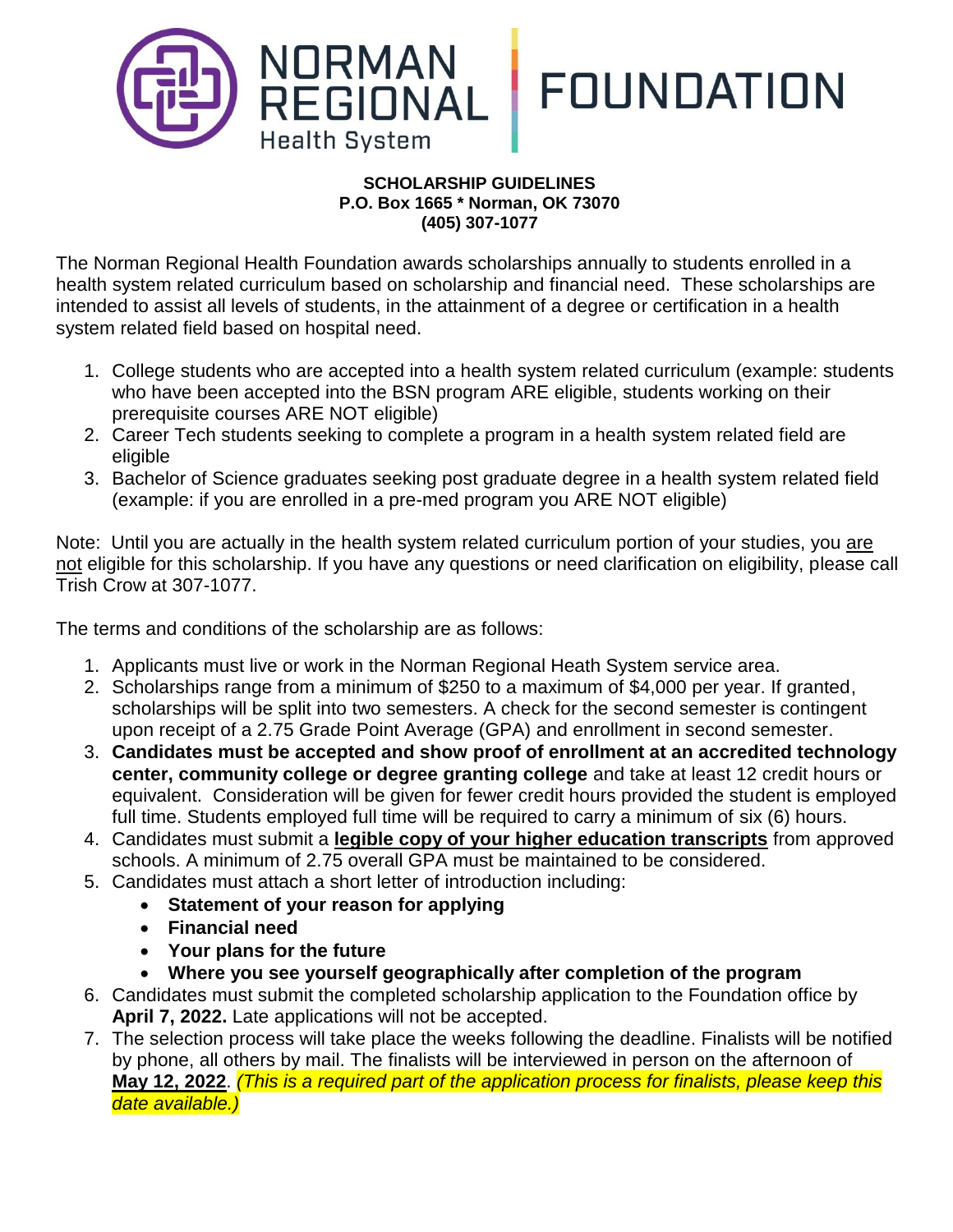## **NORMAN REGIONAL HEALTH FOUNDATION SCHOLARSHIP APPLICATION**

| <b>Instructions</b>                                                                                                                                                                                                                                                                                                                                                                                                                                                                                                                                                                                                                                                                                                                                                                                                                                                                                                                |  |  |
|------------------------------------------------------------------------------------------------------------------------------------------------------------------------------------------------------------------------------------------------------------------------------------------------------------------------------------------------------------------------------------------------------------------------------------------------------------------------------------------------------------------------------------------------------------------------------------------------------------------------------------------------------------------------------------------------------------------------------------------------------------------------------------------------------------------------------------------------------------------------------------------------------------------------------------|--|--|
| <b>Complete and return this form</b> to the office of Norman Regional Health Foundation at 901 N Porter Ave., or<br>$\bullet$<br>mail to NRH Foundation, P.O. Box 1665, Norman, OK 73070 (must be postmarked April 7, 2022)<br>Include a letter of introduction to our board committee. Tell us your story! What would you like us to know<br>$\bullet$<br>about you? Include your reason for selecting the degree path and program you will be participating in, your<br>reason for applying for financial assistance and your plans after graduation - including where you see<br>yourself geographically. Be specific regarding your financial need.<br>Complete the attached Financial Statement excel spreadsheet and enter data on application. Do Not Return<br>$\bullet$<br>Provide a legible copy of all higher education transcripts – certified copy not required.<br>Submit the completed application by April 7, 2022 |  |  |
| <b>Personal Data</b>                                                                                                                                                                                                                                                                                                                                                                                                                                                                                                                                                                                                                                                                                                                                                                                                                                                                                                               |  |  |
| <b>Cell Phone:</b><br>Name:                                                                                                                                                                                                                                                                                                                                                                                                                                                                                                                                                                                                                                                                                                                                                                                                                                                                                                        |  |  |
| <b>Address:</b>                                                                                                                                                                                                                                                                                                                                                                                                                                                                                                                                                                                                                                                                                                                                                                                                                                                                                                                    |  |  |
| City, State, Zip:                                                                                                                                                                                                                                                                                                                                                                                                                                                                                                                                                                                                                                                                                                                                                                                                                                                                                                                  |  |  |
| <b>Email Address:</b>                                                                                                                                                                                                                                                                                                                                                                                                                                                                                                                                                                                                                                                                                                                                                                                                                                                                                                              |  |  |
| <b>No</b><br>Do you work at NRHS?<br>」Yes<br><b>No</b><br>Are you a previous NRHS Healer?<br><b>Yes</b>                                                                                                                                                                                                                                                                                                                                                                                                                                                                                                                                                                                                                                                                                                                                                                                                                            |  |  |
| Which department do you/did you work in?                                                                                                                                                                                                                                                                                                                                                                                                                                                                                                                                                                                                                                                                                                                                                                                                                                                                                           |  |  |
| $\vert$ full-time or $\vert$<br>Are you employed as a<br>part-time employee<br>Number of years as a NRHS Healer:                                                                                                                                                                                                                                                                                                                                                                                                                                                                                                                                                                                                                                                                                                                                                                                                                   |  |  |
| Do you have an immediate relative who works at NRHS? L<br><sup>l</sup> Yes⊹<br><b>No</b>                                                                                                                                                                                                                                                                                                                                                                                                                                                                                                                                                                                                                                                                                                                                                                                                                                           |  |  |
| If yes, what department?                                                                                                                                                                                                                                                                                                                                                                                                                                                                                                                                                                                                                                                                                                                                                                                                                                                                                                           |  |  |
| What School will you be attending?                                                                                                                                                                                                                                                                                                                                                                                                                                                                                                                                                                                                                                                                                                                                                                                                                                                                                                 |  |  |
| Planned date of graduation:                                                                                                                                                                                                                                                                                                                                                                                                                                                                                                                                                                                                                                                                                                                                                                                                                                                                                                        |  |  |
| Have you received an acceptance letter to an accredited program?<br>Yes<br>l No                                                                                                                                                                                                                                                                                                                                                                                                                                                                                                                                                                                                                                                                                                                                                                                                                                                    |  |  |
| What degree or certification do you plan to obtain?                                                                                                                                                                                                                                                                                                                                                                                                                                                                                                                                                                                                                                                                                                                                                                                                                                                                                |  |  |
| How many hours will you carry per semester?                                                                                                                                                                                                                                                                                                                                                                                                                                                                                                                                                                                                                                                                                                                                                                                                                                                                                        |  |  |
| What is your cumulative GPA?                                                                                                                                                                                                                                                                                                                                                                                                                                                                                                                                                                                                                                                                                                                                                                                                                                                                                                       |  |  |
| How did you hear about this Scholarship? $\Box$ MyLink<br><b>NRHF Website</b><br>Family                                                                                                                                                                                                                                                                                                                                                                                                                                                                                                                                                                                                                                                                                                                                                                                                                                            |  |  |
| <b>Co-Worker</b><br>iGive<br>Other:                                                                                                                                                                                                                                                                                                                                                                                                                                                                                                                                                                                                                                                                                                                                                                                                                                                                                                |  |  |
| <b>Financial Data</b>                                                                                                                                                                                                                                                                                                                                                                                                                                                                                                                                                                                                                                                                                                                                                                                                                                                                                                              |  |  |
| Complete the attached excel spreadsheet by filling in ANNUAL expenses for each blue cell. Leave blank if it does not<br>apply. Totals will auto calculate in green cells. Use these numbers to complete the next section.                                                                                                                                                                                                                                                                                                                                                                                                                                                                                                                                                                                                                                                                                                          |  |  |
| Page 1 of 2                                                                                                                                                                                                                                                                                                                                                                                                                                                                                                                                                                                                                                                                                                                                                                                                                                                                                                                        |  |  |